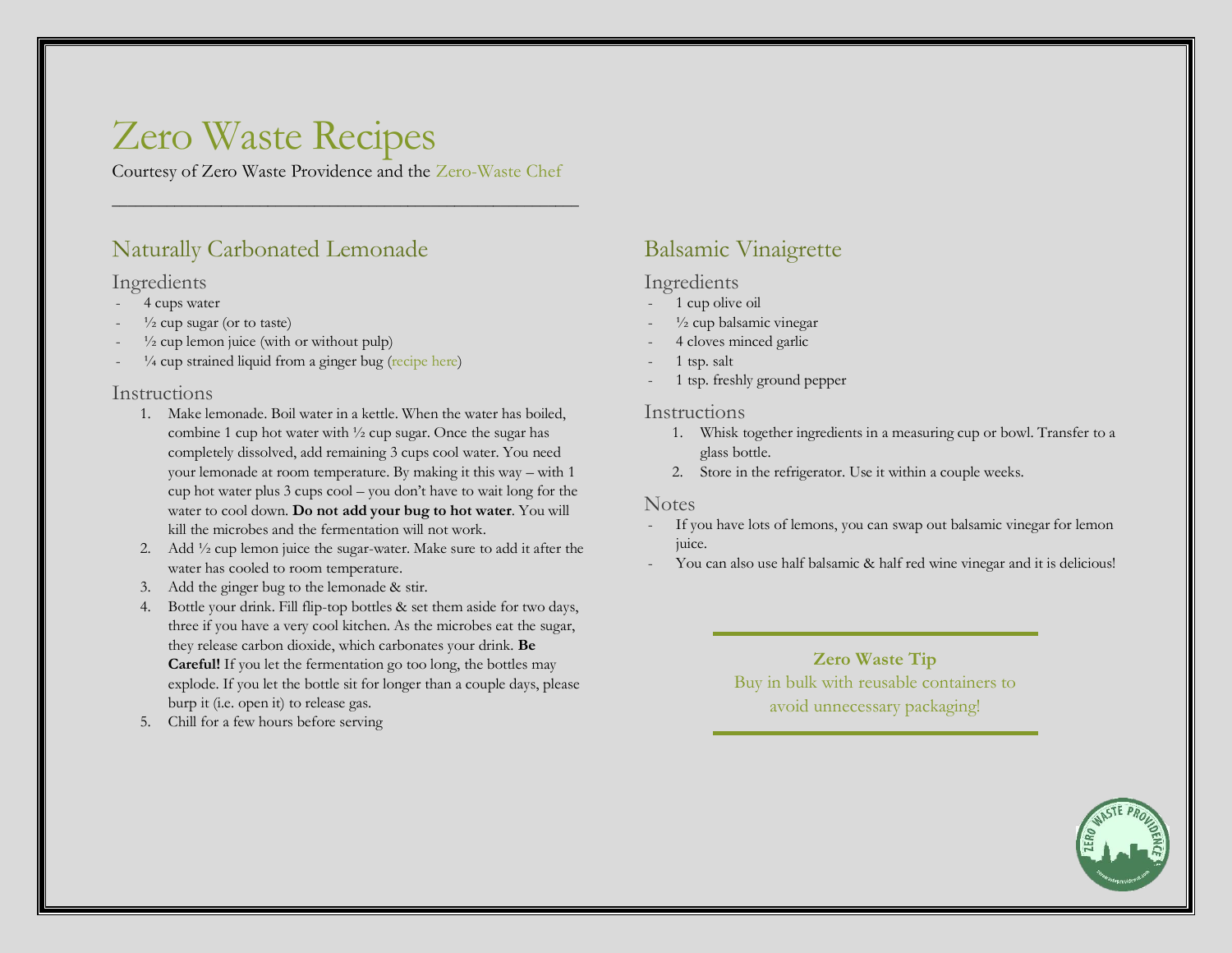## [Hummus](https://zerowastechef.com/2017/02/15/hummus/)

#### Ingredients

- $\frac{1}{2}$  cup dried chickpeas, soaked, and cooked
- 2 tbsps. tahini [\(recipe here\)](https://zerowastechef.com/2017/07/19/homemade-tahini/)
- 1 tbsp. lemon juice
- $\frac{1}{4}$  tsp. sea salt
- 1 clove peeled garlic
- $\frac{1}{4}$  cup olive oil

## Instructions

- 1. Add the chickpeas, tahini, lemon juice, salt, and garlic to a food processor. Process until smooth.
- 2. While the food processor is running, slowly pour in the olive oil. Process until all the oil is completely mixed in.

## **Notes**

Makes about  $1\frac{1}{2}$  cups.

## **Zero Waste Tip**

Save glass jars or bottles from store-bought items to reuse later for things like tomato sauce, preserving fruit or veggies, or making your own beverages like ginger beer or kombucha!

## [Sourdough Crackers](https://zerowastechef.com/2015/11/18/sourdough-crackers-2-0/)

## Ingredients

- $\frac{2}{3}$  cup unfed starter from the refrigerator [\(instructions to start your own\)](https://zerowastechef.com/2015/02/10/happy-birthday-eleanor-how-to-make-a-sourdough-starter/#starter)
- 3 heaping tbsps. coconut oil or olive oil
- $\frac{3}{4}$  cup whole wheat flour
- $\frac{1}{4}$  tsp. salt
- $\frac{1}{4}$  tsp. baking soda
- extra coarse salt for topping

## Instructions

- 1. Combine starter and oil in a non-metallic bowl. In a separate bowl, mix together flour, salt, and baking soda.
- 2. Add dry ingredients to bowl with wet ingredients. Combine. If necessary, knead the dough a few times to incorporate the last bit of flour. Cover bowl with a plate or towel and let rest for six hours at room temperature. Store in the fridge after this if you won't bake right away. The dough will keep in the refrigerator for about a week. Let it warm at room temperature for 15 minutes to half an hour to make rolling easier.
- 3. When you're ready to bake, divide the dough into two halves on a generously floured surface
- 4. Pre-heat oven to 350°F.
- 5. Roll the dough out about two millimeters thick. If necessary, sprinkle with flour between rollings to prevent dough from sticking to your work surface.
- 6. Transfer the dough to ungreased cookie sheets.
- 7. Cut into rectangles with a pizza cutter or a knife. Sprinkle with salt.
- 8. Bake for 6 to 8 minutes, turn trays and bake 6 to 8 minutes longer. Crackers are done with crispy and slightly browned
- 9. Transfer crackers to a rack to cool, store in a glass jar. These freeze well also.

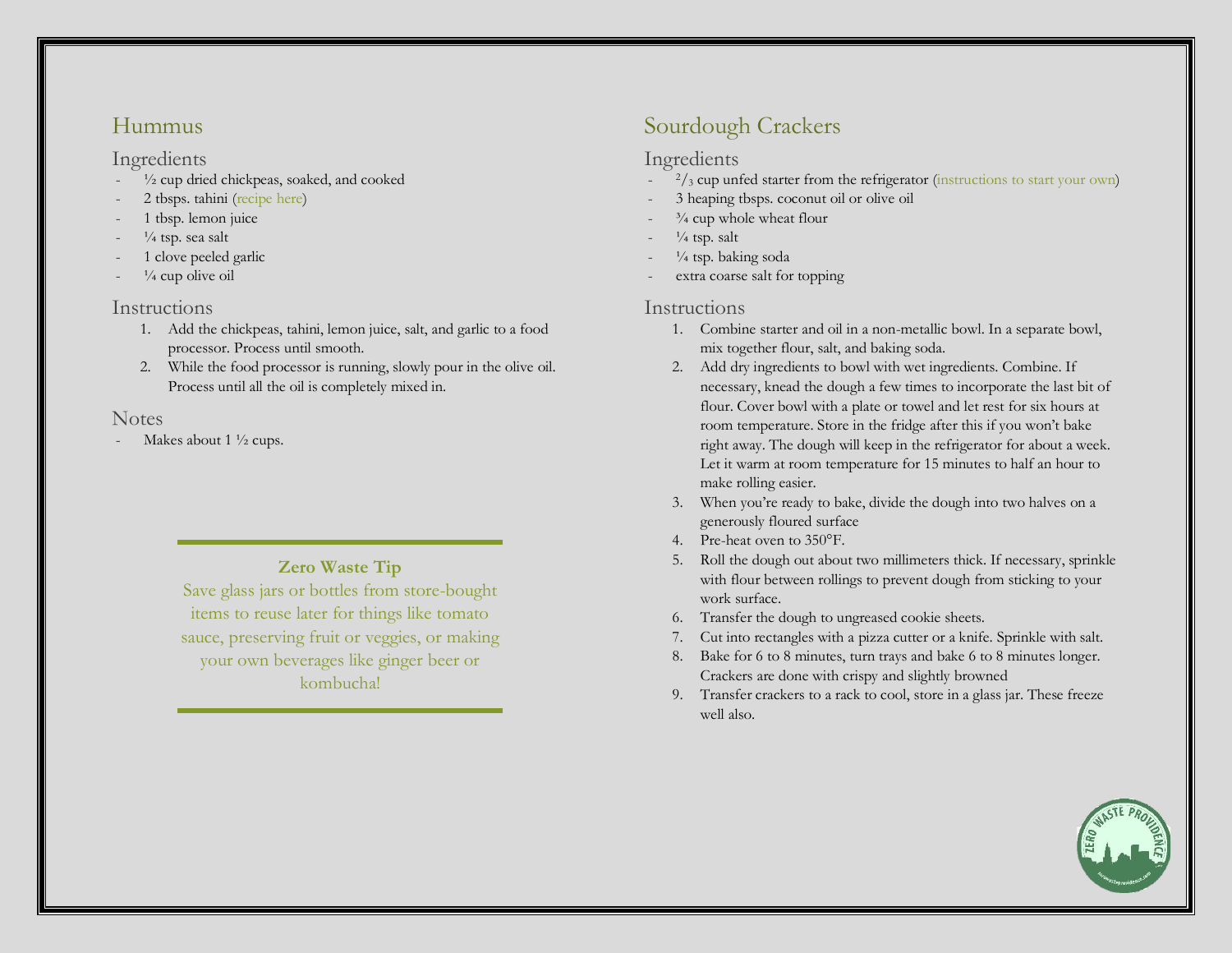## [Scratch Pizza](https://zerowastechef.com/2016/03/17/scratch-pizza/#pizza)

## **STEP ONE – Make the Ricotta**

Ingredients – Yields 1½ cups of ricotta (enough for two 12-inch pizzas)

- $\frac{1}{2}$  gallon whole milk
- $\frac{1}{3}$  to  $\frac{1}{2}$  cup lemon juice
- 1 tsp. salt (if desired)

#### Instructions – Make the ricotta the night before

- 1. Heat milk slowly in a pot until it reaches between 190°F and 200°F the temperature it hits just before it boils. Turn off the heat.
- 2. Add lemon juice, and if desired, salt. Ricotta for pizza tends to need salt. Wait 10 minutes for the curds to sink to the bottom of the pot.
- 3. Over a bowl, place a sieve lined with a thin towel. Pour the curdles and whey through the sieve.
- 4. Let the ricotta strain for about 15 minutes, depending on how wet you want it. Transfer it into a glass container and store in the fridge for up to a week or so.

## **STEP TWO – Make the Dough**

Ingredients – Yields dough for two 12-inch pizzas

- 1 tbsp. active dry yeast
- 1 tsp. sugar
- 1 cup warm whey or water (105 $\mathrm{^{\circ}F}$  to 115 $\mathrm{^{\circ}F}$ )
- $1\frac{1}{2}$  cups white flour
- 1  $\frac{1}{4}$  to 1  $\frac{1}{2}$  cups whole wheat flower
- 1 tsp. salt
- 2 tbsps. olive oil plus extra to grease the proofing bowl

### Instructions

- 1. Add the sugar and yeast to the whey or water and stir to combine. Let sit 5 minutes until bubbly.
- 2. Combine flour and salt.
- 3. Add olive oil to the yeast mixture.
- 4. Add liquid ingredients to dry ingredients and stir to combine.
- 5. Knead the ball a few times in the bowl to incorporate the flour into the dough. Add more flour if the dough is extremely sticky
- 6. Dump the dough out into a floured surface and knead for about four or five minutes.
- 7. Place dough into a greased bowl and cover with a towel. Let rest. You can make your pizzas after about 1 ½ to 2 hours, when the dough has doubled in size.

## **STEP THREE – Make the Sauce**

Ingredients – Yields about 2 cups

- 4 tbsps. olive oil
- 2 tbsps. minced garlic
- 4 cups chopped tomatoes
- 1 tsp. dried oregano
- 1 tsp. dried basil
- 1 tsp. salt

Instructions – Make this while the dough rises or before and store

- Heat the olive oil in a frying pan and cook the garlic for one minute.
- Add the remaining ingredients and cook for about 10 minutes, mashing the tomatoes with the back of your utensil as you stir
- Once the consistency is thickened, remove from heat. If yours contains a lot of tomato peels, purée it with an immersion blender (or standard blender) if you prefer.
- Use immediately or store in the refrigerator for about a week. You can also freeze the sauce

## **STEP FOUR – Bake the Pizza**

## Instructions

- 1. Heat the oven to 375°F.
- 2. Punch down the dough and divide it into two halves. If you want to bake only one pizza, put one ball in the refrigerator in a container and use it later in the week.
- 3. Roll out the dough into desired thickness.
- 4. Pre-bake the dough for about five minutes
- 5. Remove from the oven, spread on about ½ cup pizza sauce (or more), and sprinkle with cheese and toppings.
- 6. Bake for another 5 to 7 minutes.

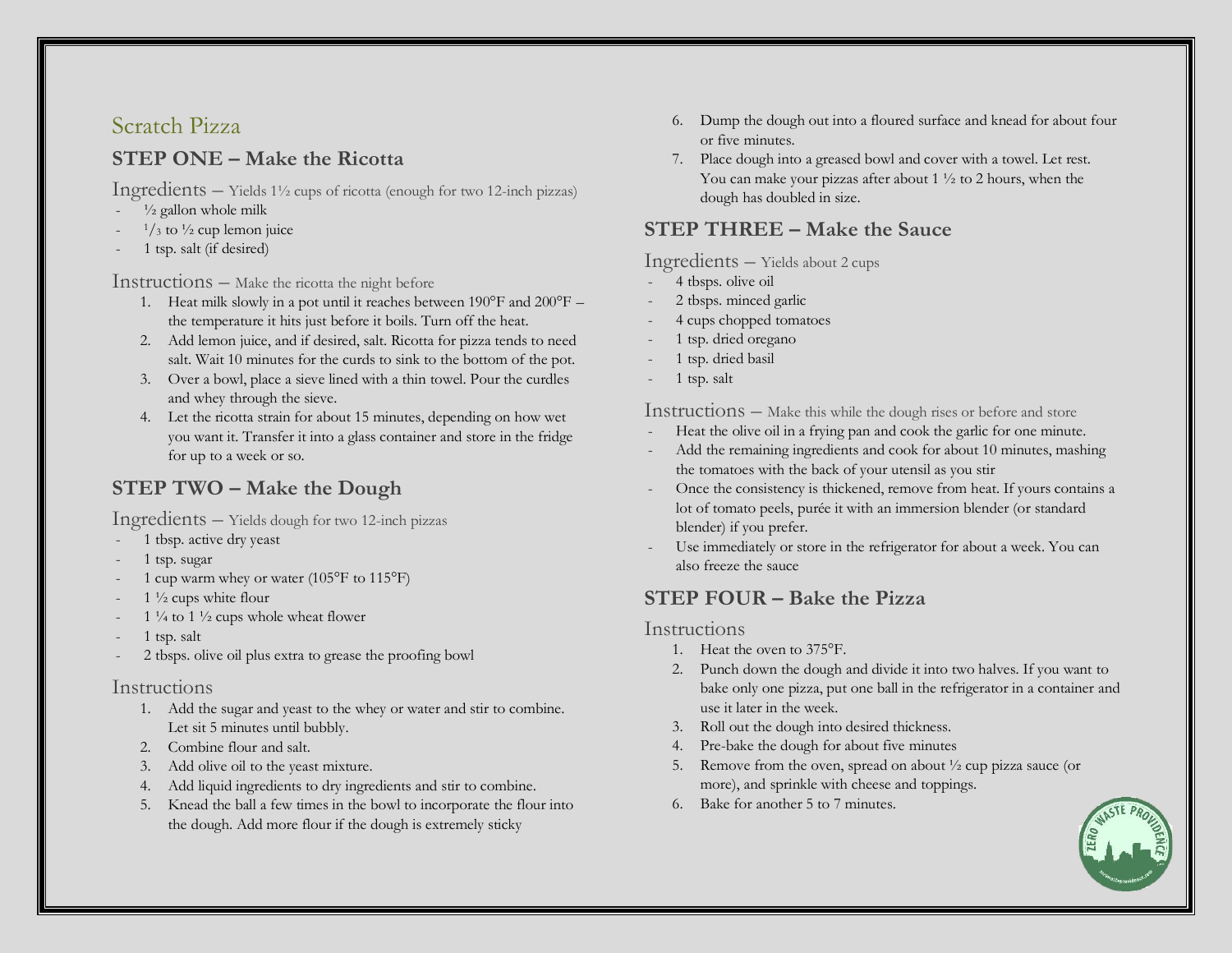## [Minestrone Soup](https://zerowastechef.com/2017/02/05/minestrone-soup/)

#### Ingredients

- 2 tbsp. olive oil
- 2 onions, finely chopped
- 4 cloves garlic, minced
- 1 tbsp. dried oregano
- 1 tbsp. dried thyme
- 1 bay leaf
- 1 pound tomatoes, chopped
- 1 cup dried borlotti, cannellini or pinto beans, soaked for 8 hours
- 8 cups water
- 1 parmesan rind (optional)
- 1-2 pork bones (optional)
- 3 pounds vegetables such as carrots, leeks, celery, cabbage, cauliflower, parsnips, turnips, bell peppers, squash, pumpkin, potatoes, chopped
- 1 tsp. salt or to taste
- $\frac{1}{2}$  tsp. pepper or to taste

#### Instructions

- 1. Heat olive oil in a large pot or Dutch oven over medium heat. Sauté onions and garlic for 5-10 minutes, until onions are translucent.
- 2. Add the oregano, thyme and bay leaf and stir for one minute.
- 3. Stir in tomatoes and break them with the back of a wooden spoon. Cook for 5-10 minutes, until broken down.
- 4. Add the soaked beans, water, and if using, parmesan rind and pork bones. Bring to a boil, reduce to a simmer, cover and cook until beans are tender, about an hour.
- 5. Add the vegetables, salt and pepper and cook until the vegetables are tender, about 30 minutes

### **Notes**

- This recipe uses up ingredients you may have on hand to help you reduce your food waste & save money. To clean out your fridge:
	- o use veggies you have on hand & need to be eaten soon
	- o add leftover cooked pasta or rice
	- o if you eat cheese or meat, toss in parmesan rinds or bones to add flavor – or bits of leftover cooked meat

## [Use-it-Up Vegan Apple Crumble](https://zerowastechef.com/2018/08/22/use-it-up-vegan-apple-crumble/)

#### Ingredients

- 8 medium apples, peeled (use the peels to make vinegar [recipe here\)](https://zerowastechef.com/2014/10/30/apple-scrap-vinegar/)
- iuice of 1 lemon
- $\frac{1}{8}$  tsp. cinnamon
- $\frac{1}{8}$  tsp. nutmeg
- $\frac{1}{2}$  cup all-purpose flour
- $\frac{1}{2}$  cup leftover almond pulp from making almond milk [\(recipe here\)](https://zerowastechef.com/2017/04/05/almond-milk/)
- $\frac{1}{4}$  cup rolled oats
- $\frac{1}{2}$  cup brown sugar
- $\frac{1}{2}$  cup coconut oil

#### Instructions

- 1. Preheat the oven to 350°F
- 2. Toss the apples in lemon juice, arrange in a 9-inch glass pie dish or square baking dish and sprinkle with cinnamon & nutmeg
- 3. Combine the flour, almond pulp (if using), oats and brown sugar in a small bowl. Add coconut oil and use a fork to work it evenly into the dry mixture until the topping looks crumbly. Sprinkle onto the fruit.
- 4. Bake for about 25 minutes until the topping is golden and the fruit is soft.

## **Zero Waste Tip**

Shop for produce at a local co-op or farmers market to buy more flavorful ingredients in season & without unnecessary packaging!